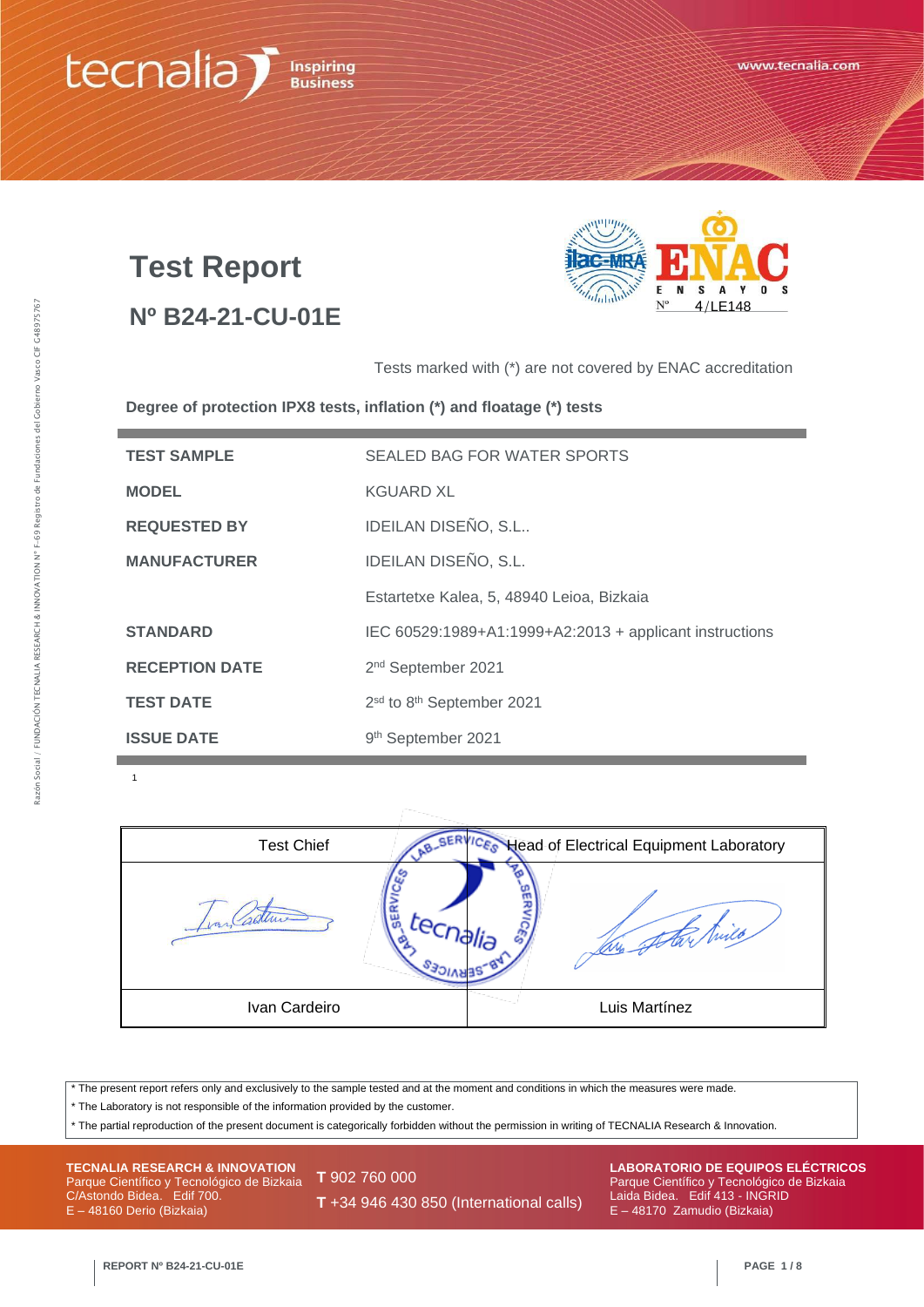## **ÍNDEX**

| 1. IDENTIFICATION AND CHARACTERISTICS OF TEST SAMPLE 3          |
|-----------------------------------------------------------------|
|                                                                 |
|                                                                 |
|                                                                 |
| 5. PROTECTION AGAINST INGRESS OF WATER: CONTINUOUS IMMERSION BY |
|                                                                 |
|                                                                 |
|                                                                 |
|                                                                 |
|                                                                 |
|                                                                 |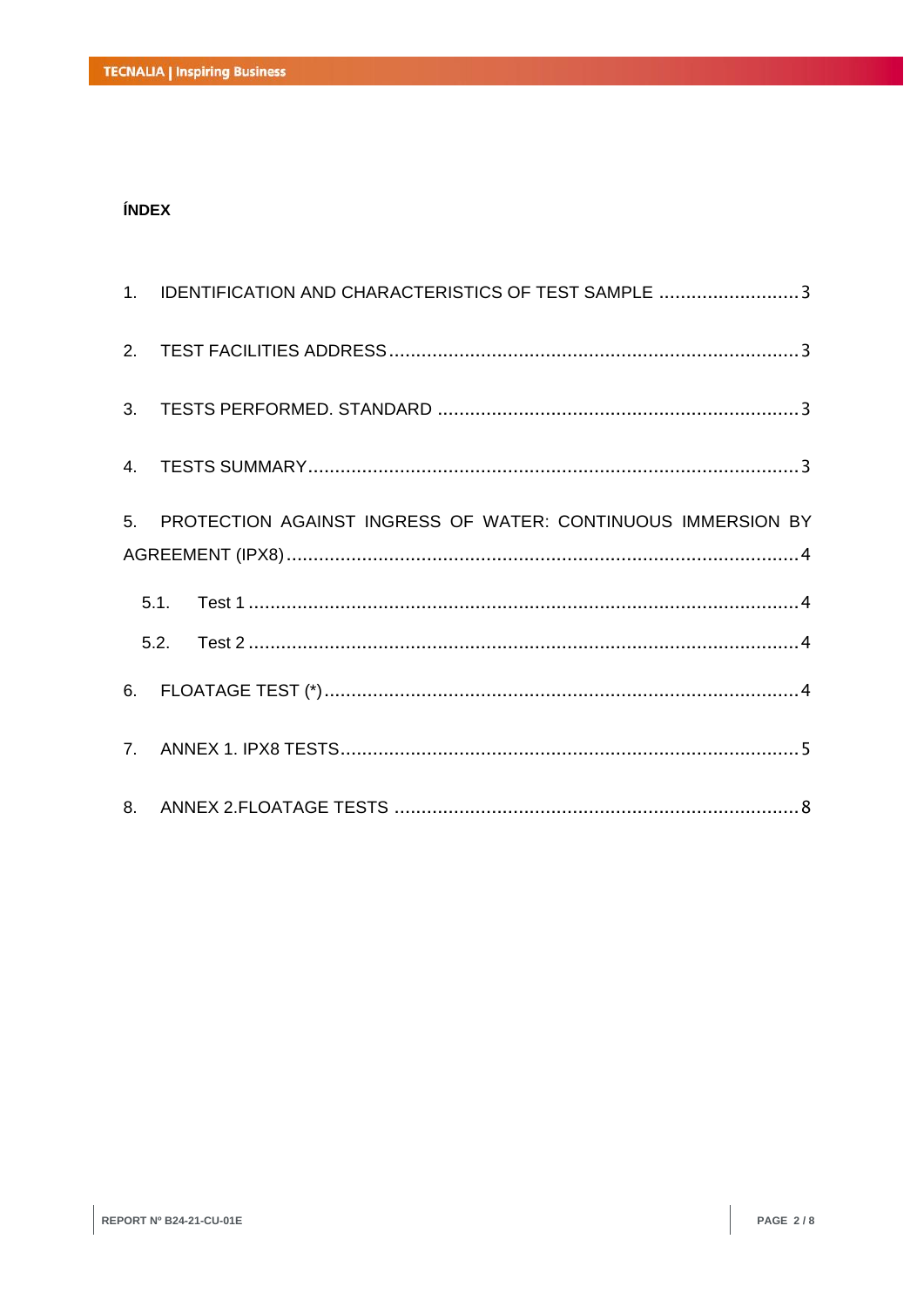#### **1. IDENTIFICATION AND CHARACTERISTICS OF TEST SAMPLE**

# SEALED BAG FOR WATER SPORTS Model: KGUARD XL



#### **2. TEST FACILITIES ADDRESS**

Tests have been performed at TECNALIA'S Electrical Equipment Laboratories, located at the Scientific and Technological Park of Bizkaia, building 413 – Ingrid. 48170 (Zamudio-Spain).

#### **3. TESTS PERFORMED. STANDARD**

- Tests for degree of protection IPX8 against water ingress. Tests have been performed according to IEC 60529:1989+A1:1999+A2:2013 "Degrees of protection provided by enclosures (IP Code)".
- Floatage tests. Test has been performed according to applicant indications.

A calculation of uncertainties for all measurements carried out is available.

## **4. TESTS SUMMARY**

| Test                            | Result  |
|---------------------------------|---------|
| IPX8 (3 meters depth-96 hours)  | CORRECT |
| IPX8 (40 meters depth-24 hours) | CORRECT |
| Floatage test                   | CORRECT |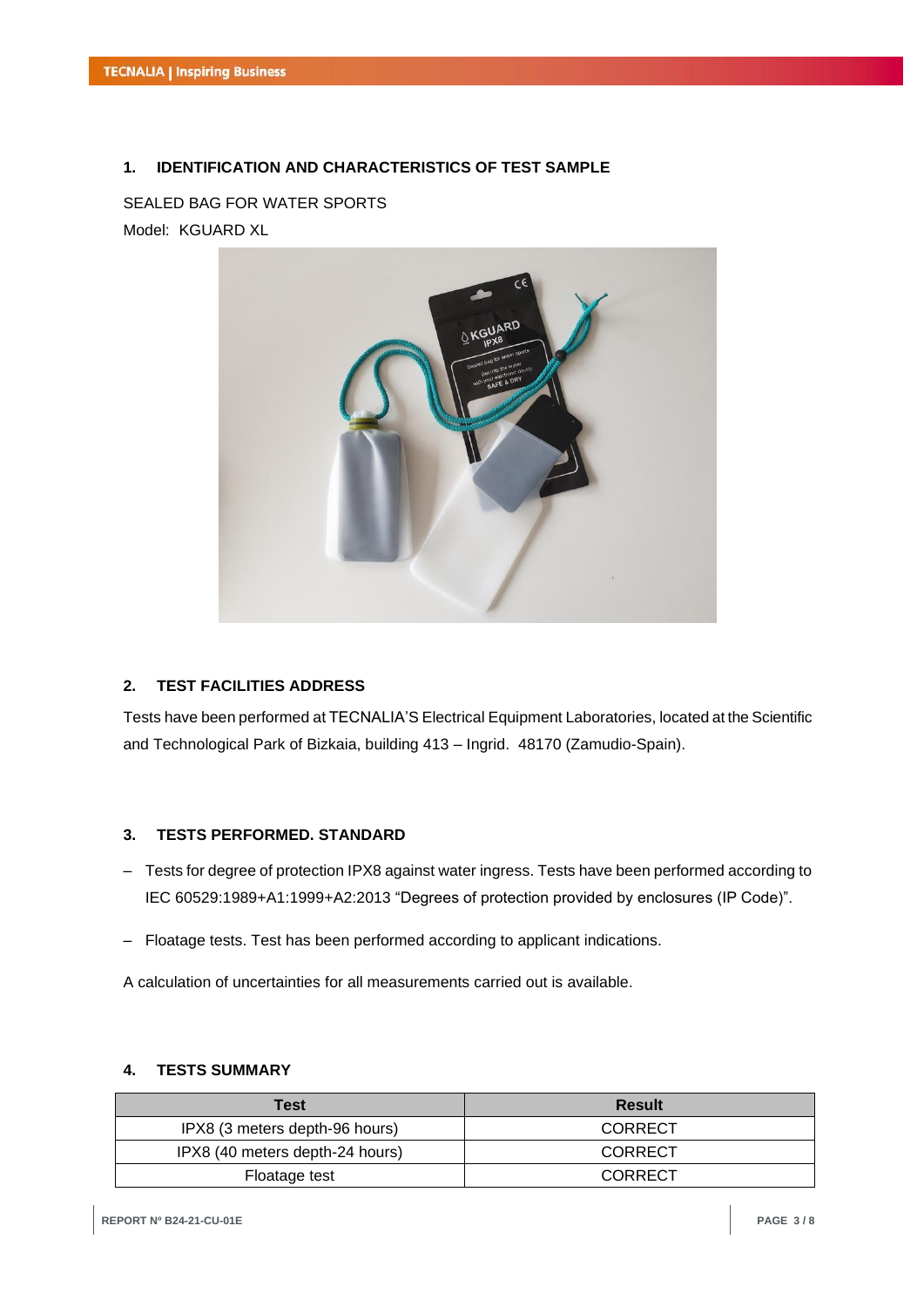# **5. PROTECTION AGAINST INGRESS OF WATER: CONTINUOUS IMMERSION BY AGREEMENT (IPX8)**

#### **5.1. Test 1**

Test is made by completely immersing the sample in a water vessel so that the following conditions, as specified by the applicant, are satisfied:

- a) Immersion depth: 3 meters
- b) Duration of the test: 96 hours.
- c) Sample immersed with absorbent paper inside to check water ingress.

Ambient air conditions: 25 °C – 68% HR – 1004 mbar. Water temperature: 23 °C

RESULT: **CORRECT**. No water ingress is observed inside the sample.

#### **5.2. Test 2**

Test is made by completely immersing the sample in a sealed water vessel. Vessel is pressurized so that the following conditions, specified ty the applicant, are satisfied:

- a) Pressurized to 4 kg/cm<sup>2</sup> equivalent to a depth of 40 meters.
- b) Test duration: 24 hours.
- c) Sample immersed with absorbent paper inside to check water ingress.

Ambient air conditions: 25 °C – 68% HR – 1004 mbar. Water temperature: 23 °C

RESULT: **CORRECT**. No water ingress is observed inside the sample.

#### **6. FLOATAGE TEST (\*)**

The purpose of this test is to verify that, in the event of loss, the sample is able to stay afloat when it contains the object to be protected.

In this case the object introduced for the test is a smartphone of 184.4 gr weight.

RESULT: **CORRECT**. See photographs in annex.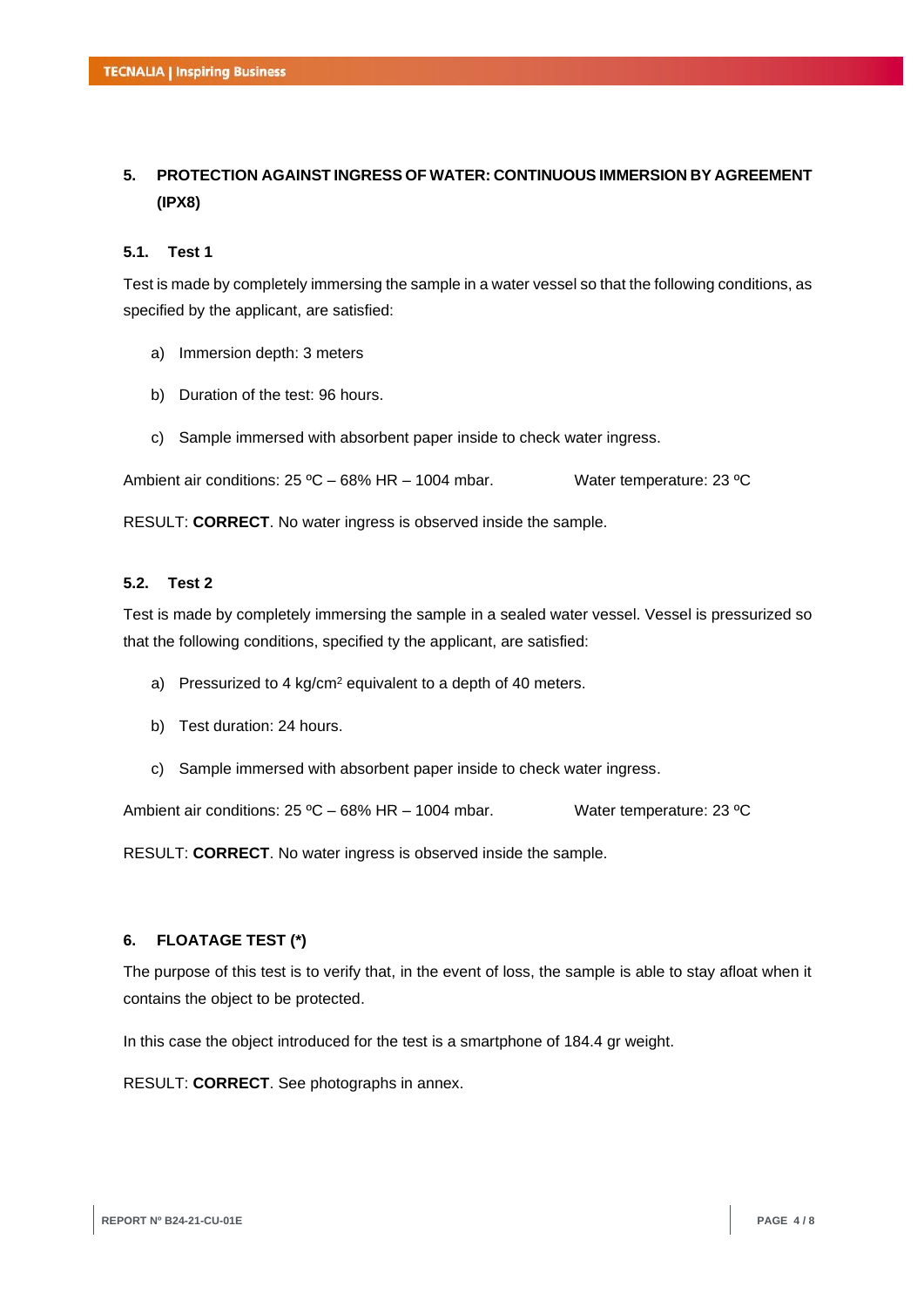# **7. ANNEX 1. IPX8 TESTS**

**IPX8 test 1 (3 meters depth, 96 hours)**

![](_page_4_Picture_3.jpeg)

**Vessel for the test to a depth of 3 meters**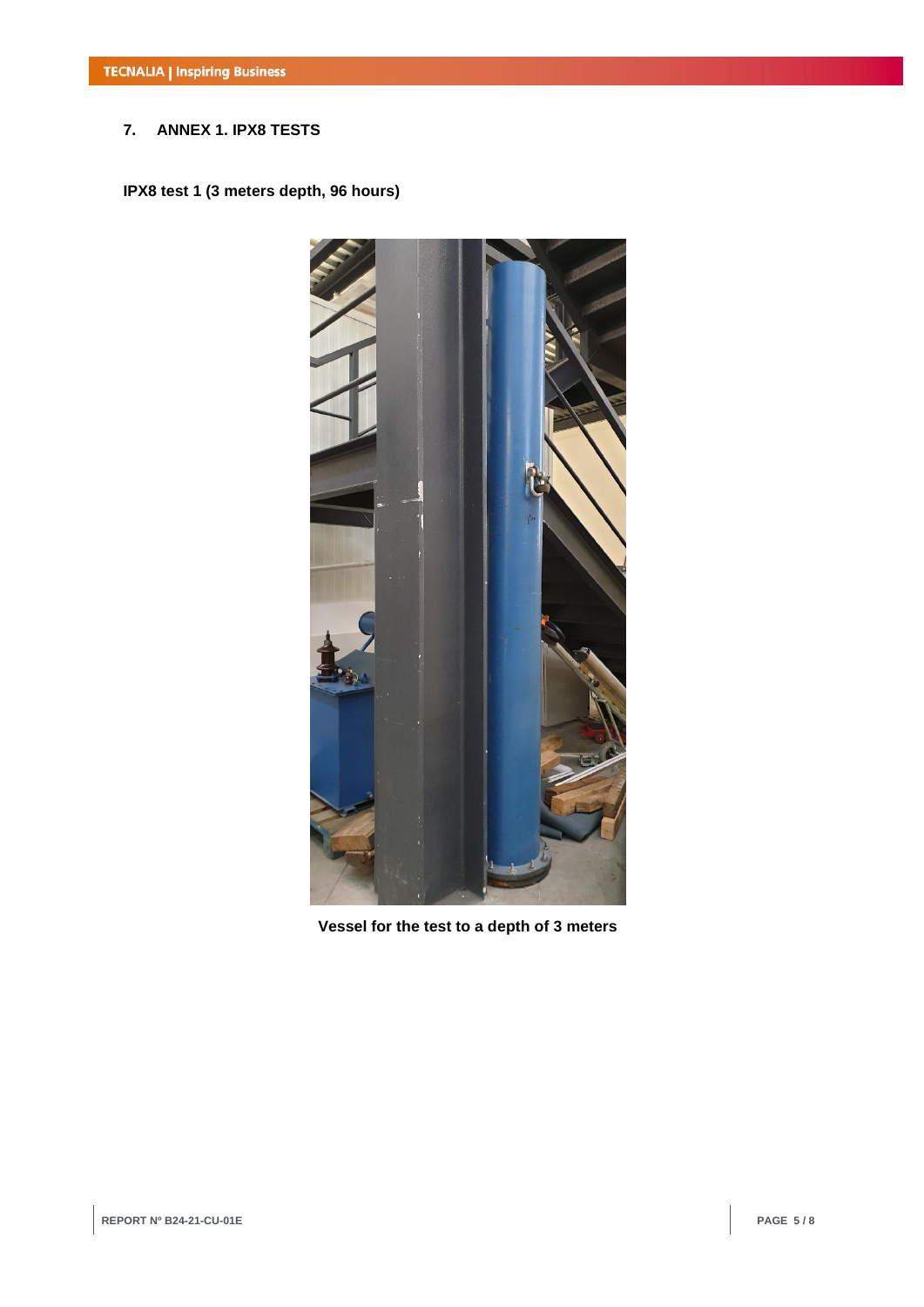![](_page_5_Picture_1.jpeg)

**Beginning of immersion**

![](_page_5_Picture_3.jpeg)

**End of immersion**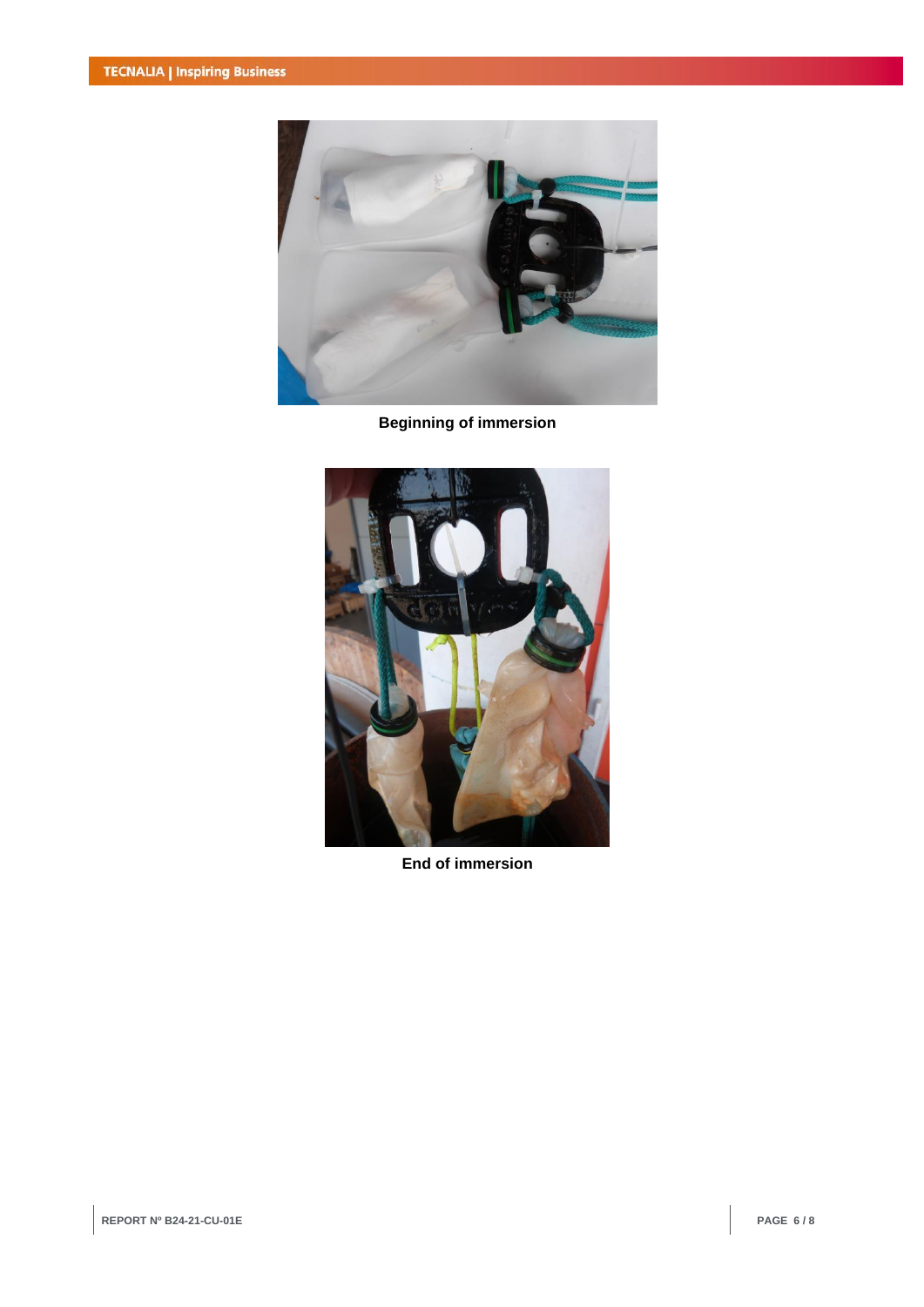**IPX8 test 2 (40 meters depth, 24 hours)**

![](_page_6_Picture_2.jpeg)

![](_page_6_Picture_4.jpeg)

**Pressure gauge Sealed vessel for IPX8**